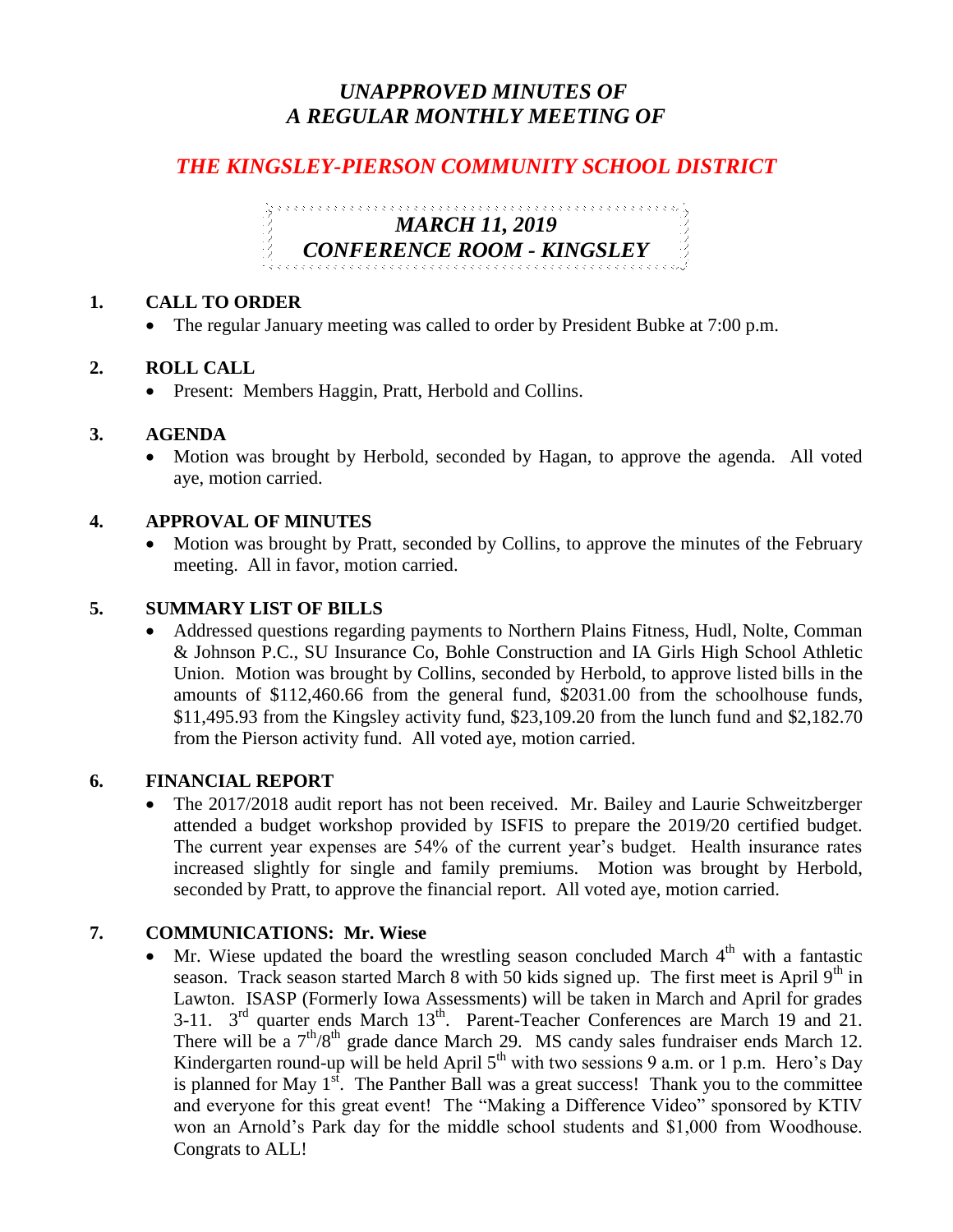# 8. **COMMUNICATIONS: Supt. Bailey**

 Mr. Bailey congratulated the basketball teams on a great season. The Jazz band qualified for State. The talent show was a success. The State updated their SSA rates for 19/20 fiscal year as 2.06%. The State average is 2% or less. SAVE funds are getting closer to be passed. There is a bill amended for School Voucher programs which may be taken out. Mr. Bailey will be meeting with local authorities on May  $21<sup>st</sup>$  regarding the school's security plan to be in place by July  $1<sup>st</sup>$ . We have missed four snow days so far and made up one snow day. The additional three days will be added to the end of the year. Last day of school scheduled for May 29th. There are still 51 hours to play with and two more days in the month of May, if other days.

# **9. OLD BUSINESS**

**None**

# **10. NEW BUSINESS**

• KSB – Merger Discussion

Kingsley State Bank announced a merger with Midstates Bank. Roger Schmid answered questions.

• 2019-2020 Budget Guarantee Resolution

Motion was brought by Herbold, seconded by Collins to approve the following resolution: FY 2020: Resolved, that the Board of Directors of Kingsley-Pierson Community School, will levy property tax for the fiscal year 2019-2020 for the regular program budget adjustment allowed under section 257.14, Code of Iowa. Roll call: Herbold, aye; Pratt, aye; Collins, aye; Haggin, aye; Bubke, aye.

• 2019-2020 Budget Review/Set Hearing Date

Compared overall tax rates to previous year and \$1.811 lower tax rate since the bond issue will be paid in full June 2019. Motion was brought by Herbold, seconded by Collins to publish a budget with a total tax rate of approximately \$12.15395. Motion was brought by Collins, seconded by Pratt, to set a hearing date as April  $8<sup>th</sup>$  at 7:00 p.m. All voted aye, motion carried.

• Hearing 2019-2020 School Calendar

Mr. Bailey explained the two calendar samples and the hearing was opened up for public comment. Erin Hoffman provided comments on the semester schedule and testing. Motion was brought by Herbold, seconded by Pratt, to close the public hearing. All voted aye, motion carried.

• 2019-2020 Calendar Adoption

Motion was brought by Herbold, seconded by Collins, to approve the calendar as presented. The first day of school will be August  $23^{rd}$  with the last day scheduled for May  $26^{th}$ , before snow days. Graduation will be May  $24<sup>th</sup>$ . All voted aye, motion carried.

• Resignation

Erin Hoffman has resigned her position as Speech Sponsor. Motion was brought by Collins, seconded by Pratt, to approve the resignation of Erin Hoffman as speech coach. All voted aye, motion carried.

• Contract Recommendations

Motion was brought by Herbold, seconded by Haggin, to approve Erin Hoffman as fulltime TLC position. All voted aye, motion carried. Motion was brought by Collins, seconded by Haggin, to approve Marina Keck as Assistant Softball Coach. All voted aye, motion carried. Motion was brought by Collins, seconded by Pratt, to approve Geoffery Olson as Head High School Football Coach. All voted aye, motion carried.

• Facility Project: Mr. Bailey updated the Board on the additional \$7,970 cost for carpet in the offices and teacher's lounge. The Board did not approve the purchase of the additional